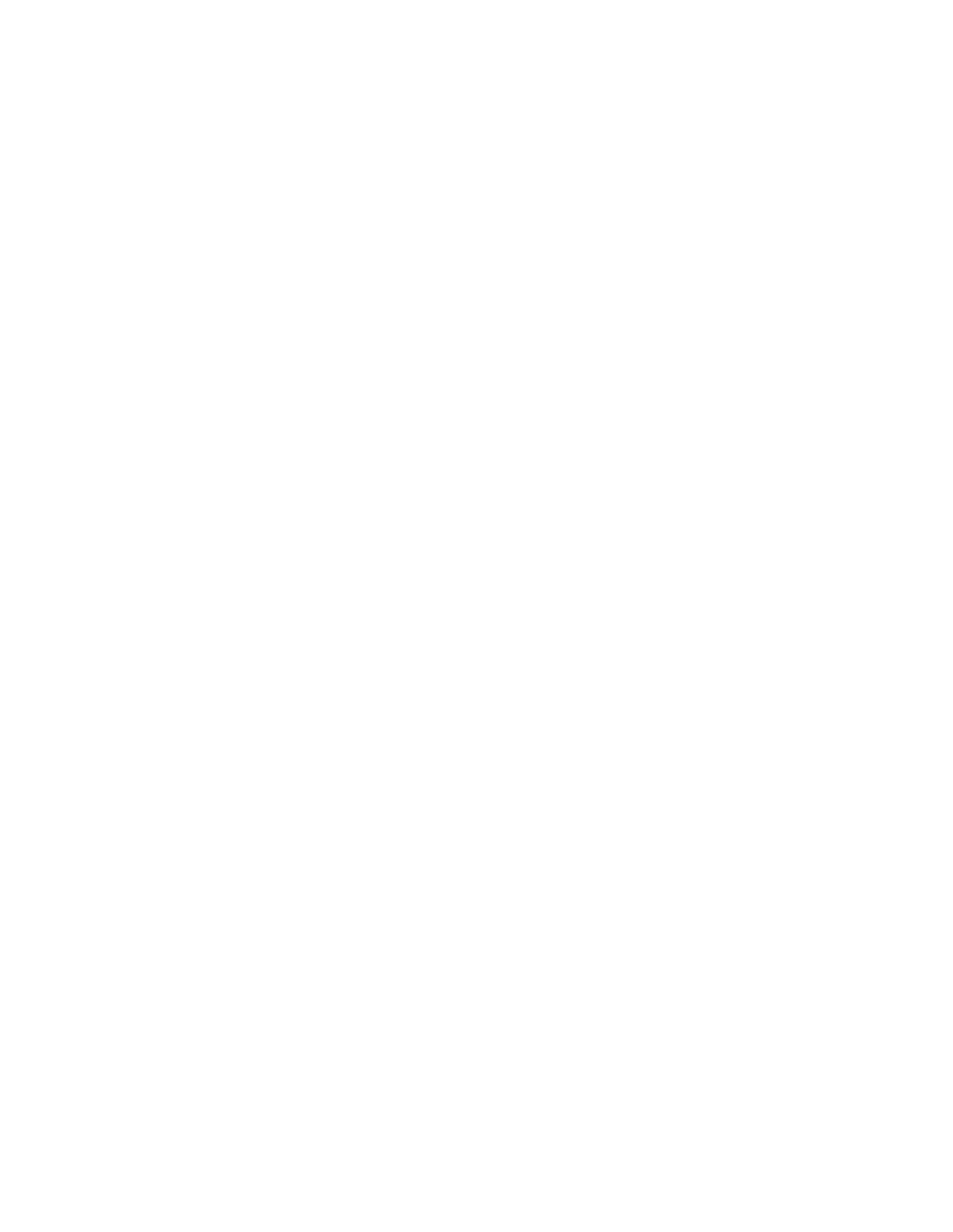### **Overview**

The Burton Blatt Institute (BBI) at Syracuse University has undertaken a number of projects to study corporate practices and the employment of persons with disabilities. Exploration of these issues, through the development of scientifically rigorous and externally valid research standards, and company case studies derived from these standards, helps to address the gap in field research and strives to positively influence the employment of people with disabilities.

BBI researchers have been examining the employment of persons with disabilities and corporate culture for over 16 years, and have produced a body of scholarly articles investigating the different aspects of these issues, disseminated through a wide range of peer-reviewed publications, newspapers, and magazines.

Americans with disabilities have significantly lower levels of employment than their non-disabled peers. Prior study of employment rates among people with disabilities generally has relied on a "supply-side" approach, analyzing how personal characteristics predict employment and earnings. These models have not sufficiently analyzed variables related to employer demand (and the interaction of employer demand/supply and the environment) as predictors of employment outcomes for people with disabilities. Thus, there is a need to systematically understand demand characteristics for qualified workers with disabilities, particularly as work requirements change over time.

This project, funded by a five-year grant from the U.S Department of Education, National Institute on Disability and Rehabilitation Research (NIDRR), sets out scientifically rigorous and evidence-based methods to develop, identify, and evaluate employment demand-side models. It generates new knowledge to better understand market-driven workforce trends: to improve employment outcomes and inform employment practices and policies to prepare individuals with disabilities for the changing needs and requirements of the present and future workforce.

The project weaves together a series of eight targeted and coordinated demand-side research projects, providing new data gathering, data analysis, hiring tools, partnership building, and experimental study, to inform comparison of the efficacy of demand- and supply-side models in understanding and improving employment outcomes for individuals with disabilities.

Additionally, the sub-projects deal directly with issues of "corporate culture." These include focus groups and town meetings to understand the nexus between disability and corporate culture, as well providing specialized trainings for senior management, department heads, and hiring personnel.

The partnership is an unprecedented nationwide collaboration of economists, statisticians, and leading experts in law, public and disability policy, corporate culture, applied life studies, technology, rehabilitation, and education. Project partners will translate findings into valid and practical tools for large and small businesses in different market sectors to improve employment outcomes for persons with disabilities.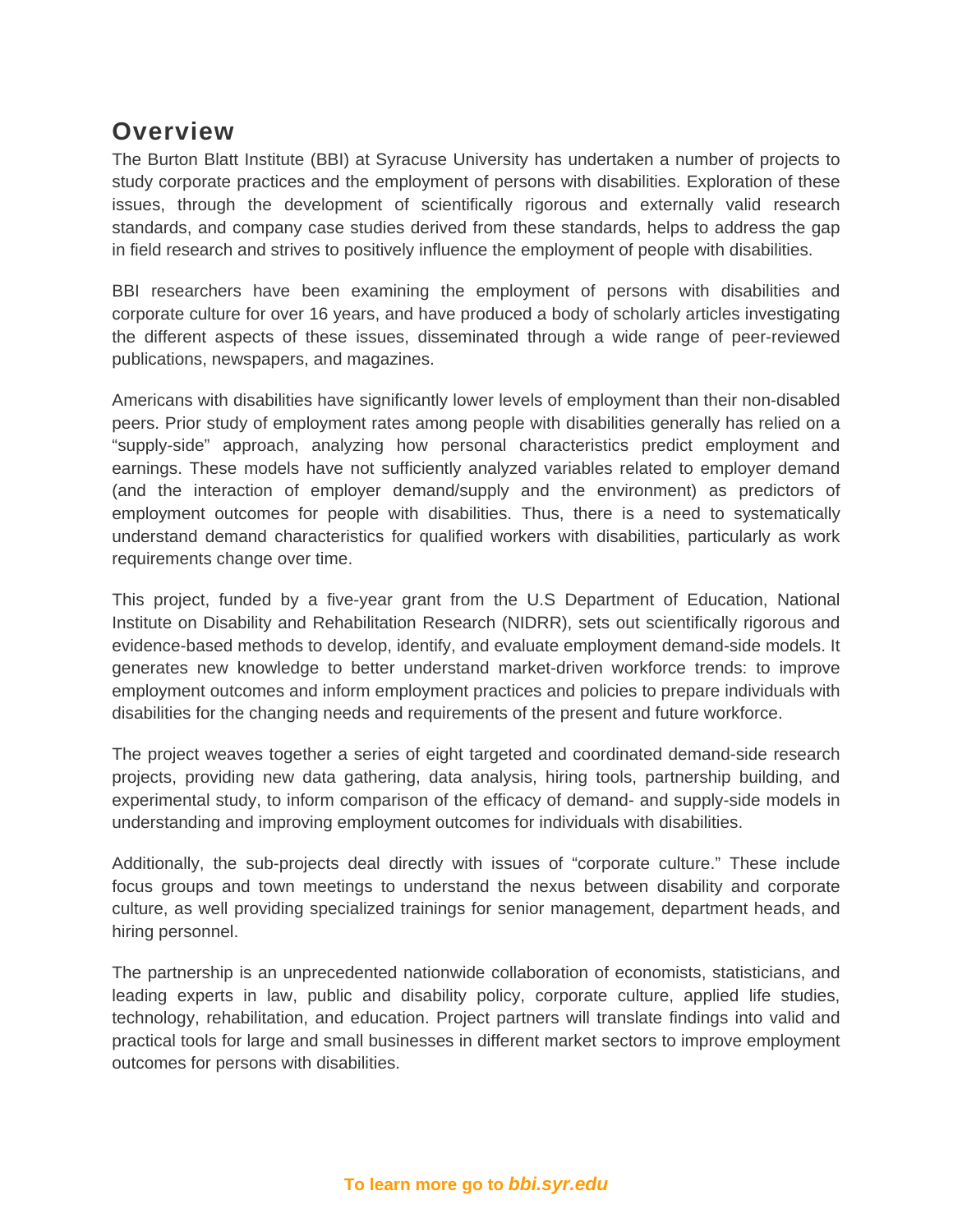## **What is an Inclusive Culture?**

An inclusive culture involves the full and successful integration of diverse people into a workplace or industry. While an inclusive culture certainly encompasses a commitment to workplace diversity,<sup>[1](#page-3-0)</sup> it is not limited simply to basic representation; it indicates a climate in which respect, equity and positive recognition of differences are all cultivated and the social and institutional response to disability poses no barrier to a positive employment experience.

Additionally, inclusive cultures extend beyond basic or token presence of workers who have disabilities. They encompass both formal and informal policies and practices, and involve several core values:

- **Representation:** The presence of people with disabilities across a range of employee roles and leadership positions<sup>[2](#page-3-1)</sup>
- **Receptivity:** Respect for differences in working styles and flexibility in tailoring positions to the strengths and abilities of employees $3$
- **Fairness:** Equitable access to all resources, opportunities, networks and decisionmaking processes $4$

When workers with disabilities experience the benefits of an inclusive culture, they are likely to be more satisfied with the job and often correspondingly more loyal and invested in the work product and performance.<sup>[5](#page-3-4)</sup> In addition, a disability-inclusive culture often will provide positive results for overall employee satisfaction and productivity among workers with and without disabilities. This occurs because when an organization commits to equity, flexibility, and professional development for workers with disabilities, it frequently will generate more employer responsiveness to the individual capacities, health needs or varying work preferences of employees who may not identify as people with disabilities. In other words, inclusive cultures promote healthy and functional organizational environments. $6$ 

In this brief we review three elements of an inclusive culture:

- Universal Design: Referring to the creation of work spaces and structures that fully include people with disabilities, without additional adaptation
- Recruitment, Training and Advancement Opportunities
- Workplace Accommodations and Accessibility: Policy & Practice

 $\overline{a}$ 

<span id="page-3-0"></span><sup>1</sup> See Ball et al, Disability as Diversity in Fortune 100 Companies, 23 Behavioral Sci. & the L., 97 (2005).

<span id="page-3-1"></span><sup>2</sup> Disability Case Study Research Consortium, Conducting & Benchmarking Inclusive Employment Policies, Practices, and Culture (2008), [hereinafter Consortium]

<span id="page-3-2"></span><sup>3</sup> Id., [Deepti Samant](http://bbi.syr.edu/staff/samant/), [Michal Soffer,](http://bbi.syr.edu/staff/msoffer/) B. Hernandez, [Meera Adya](http://bbi.syr.edu/staff/adya/), [Omolara Akinpelu](http://bbi.syr.edu/staff/oakinpelu/), [Peter Blanck,](http://bbi.syr.edu/blanck/) et. Al, Corporate Culture and [Employment of People With Disabilities: Role of Social Workers and Service Provider Organizations](http://www.informaworld.com/smpp/content%7Edb=all%7Econtent=a917373553),

<sup>8:3 &</sup>amp; 4 Journal of Social Work in Disability & Rehabilitation (2009); <sup>P. P.</sup> Moen, E. Kelly, R. Hill. Does Enhancing Work-Time Flexibility Reduce Turnover? A Naturally-Occurring Experiment. 58:1 Social Problems 69 (2011) [hereinafter Moen]

<span id="page-3-3"></span><sup>4</sup> Id., Charles Riley, Disability & Business: Best Practices & Strategies for Inclusion (2006) [hereinafter Riley]

<span id="page-3-4"></span><sup>5</sup> Id., Lisa Schur et al, Is Disability Disabling in all Workplaces? Workplace Disparities and Corporate Culture, 48:3 Industrial Relations 381 (2009) [hereinafter **Schurl** 

<span id="page-3-5"></span> $6 M$ Moen, supra note 3; Riley, supra note 4.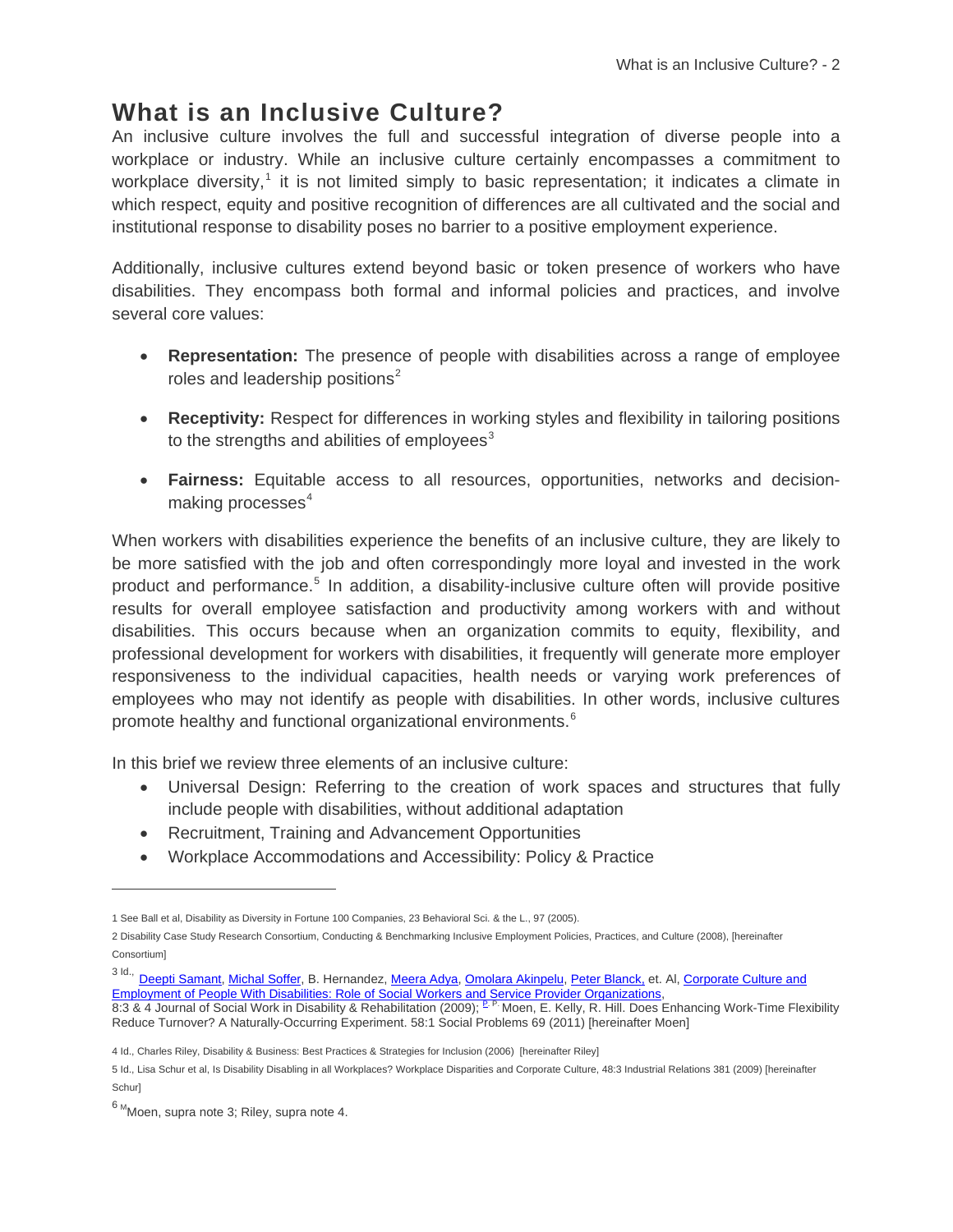#### **Key Elements of an Inclusive Culture**

#### **1. Universal Design**

j

One of the most heralded concepts in disability advocacy and cultures in the last decade is the concept of "universal design". Universal design refers to the construction of structures, spaces, services, communications and resources that are organically accessible to a range of people with and without disabilities, without further need for modification or accommodation.<sup>[7](#page-4-0)</sup> While accommodations procedures remain a needed function of most contemporary institutions and industries, forward-thinking approaches to disability inclusion will frequently involve developing sites and resources that require no accommodation to be fully usable and receptive to people with disabilities.

A few examples of ways universal design practices may apply in the workplace include:

- Routinely providing manuals, materials and forms to all employees in a variety of digital formats that are as readily accessible to people who use adaptive computer technologies as to other employees.
- Building workspaces accessible to people who use wheelchairs or other assistive devices, as well as to all other employees.
- Providing employees with a variety of flexible schedule and work options. This allows employees who have energy or functionality limitations to organize their time and strengths, and all employees are better able to manage time and life/work balance.

For more information, please go to the [Center for Universal Design at North Carolina State](http://www.ncsu.edu/project/design-projects/udi/)  [University](http://www.ncsu.edu/project/design-projects/udi/).

Ideally, a fully universally designed workplace would negate the need for more disability-specific accommodations and programs. In the immediate context, contemporary workplaces usually will need to integrate both some elements of universal design and other more targeted or disabilityspecific programs, in order to work with limitations in existing architecture, technology, broader social barriers or workplace structures. The next elements include both strategies consistent with universal design principles and measures and remedies designed to manage or mediate aspects of the workplace environment that otherwise would not be inclusive or accessible.

Over the long-run, a fully inclusive workplace can rely more on universally designed structures, policy and practices; but in the immediate context, our recommendations are designed to assist companies looking to transition in the direction of maximum inclusivity, without instant or drastic change, or substantial expense.

<span id="page-4-0"></span><sup>7</sup> Consortium, supra note 1. See Myhill, W.N., Cogburn, D.L., Samant, D., Addom, B., & Blanck, P. (2008). Developing Accessible Cyberinfrastructure-enabled Knowledge Communities in the Disability Community: Theory, Practice, and Policy. Assistive Technology Journal, 20(3), 157-174.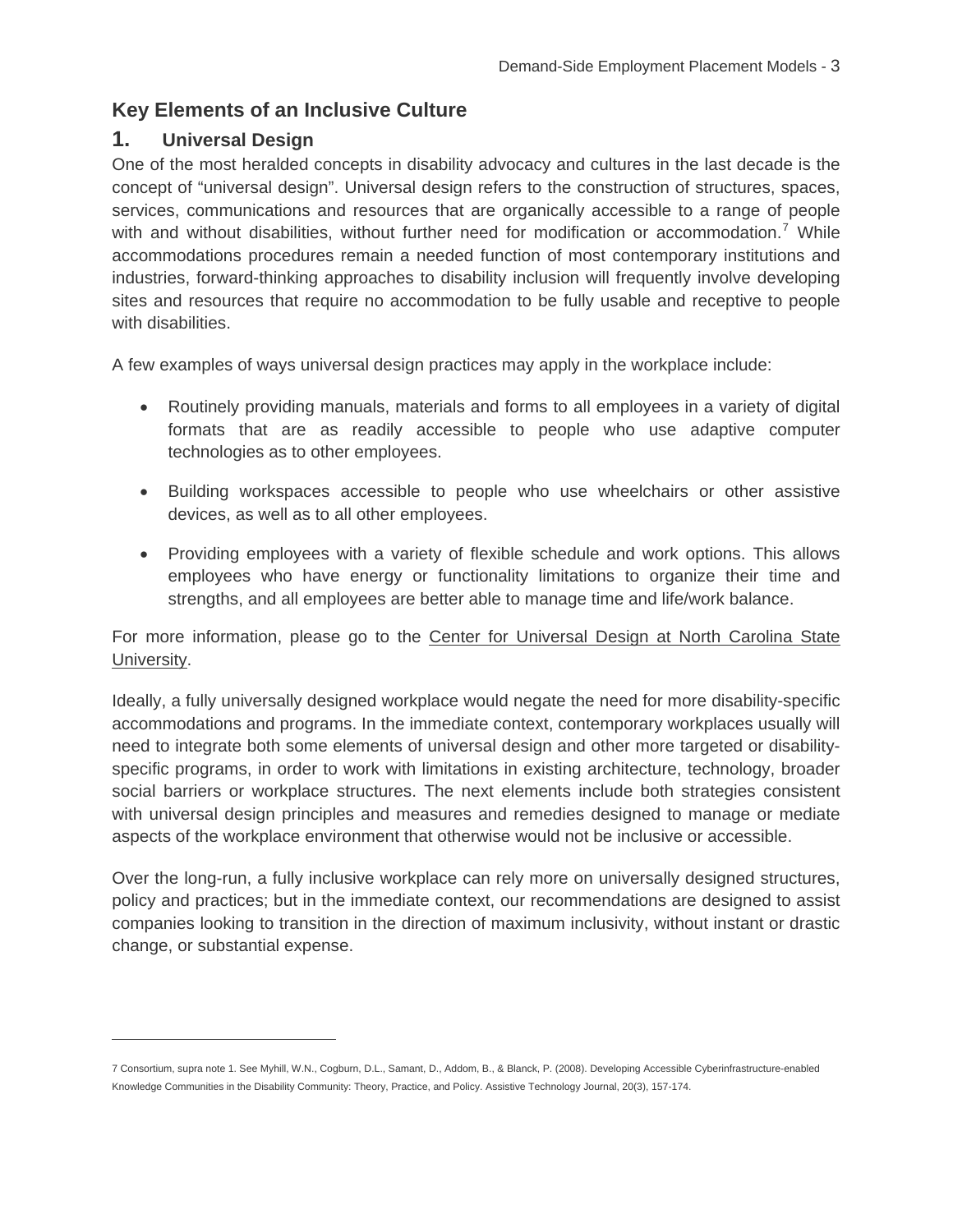#### **2. Recruitment, Training, & Advancement Opportunities**

#### *Recruitment:*

Effective recruitment of people with disabilities involves two components: a) accessible outreach and hiring practices and b) targeted recruitment of workers with disabilities.

a) Accessible outreach and hiring practices essentially entail making sure that outreach materials, networking and recruitment sites, communications, and application processes all include a range of accessible options, or are free of barriers that might inhibit people with disabilities from participating. Wherever possible, outreach and hiring resources generally should be equally accessible to workers with and without disabilities. For example, making recruitment literature and job applications readily available in digital and large-print formats, or holding outreach events in spaces without stairs or other barriers and with accessible communications technology, helps to ensure that people with disabilities will be included in recruitment practices. Training recruiters in effective outreach to prospective employees who have disabilities is also critical. Our Toolkit includes an *[Accessible Recruitment Checklist](http://bbi.syr.edu/projects/Demand_Side_Models/Toolkit.html#arc)* designed to assist employers in designing equitable outreach and hiring practices.

b) Targeted recruitment involves specific outreach to people with disabilities. Although making general recruitment practices more accessible goes a long way towards building an inclusive hiring structure, individual employers are not always able to overcome existing barriers for instance, when recruiting via externally sponsored job fairs that are not accessible. Therefore, targeted recruitment enables employers to reach and interview qualified people with disabilities. <sup>[8](#page-5-0)</sup> In turn, having accessible recruitment practices relative to hiring, materials and communications helps to ensure that targeted recruitment will be successful not just in identifying qualified candidates, but by making sure there are no barriers to effective outreach and eventual employment. For more information see the *[Accessible Recruitment Checklist](http://bbi.syr.edu/projects/Demand_Side_Models/Toolkit.html#arc)* in our toolkit.

#### *Training:*

Training plays a dual role in the creation of inclusive workplace culture. The first consideration involves the degree to which people with disabilities have equitable access to training sites, events, and materials. The second concern relates to the training of managers, particularly middle management, and human resources staff, to work effectively with all people, including those with disabilities.

Research indicates that workers with disabilities are comparatively less likely to feel that adequate training is available to them or that existing training resources are accessible to them.<sup>[9](#page-5-1)</sup> The consequences of inadequate training are substantial, in reducing job satisfaction, with corresponding negative consequences for productivity and retention.<sup>[10](#page-5-2)</sup> In turn, companies favored by employees with disabilities make a concerted effort to create equitable and

 $\overline{a}$ 

<span id="page-5-0"></span><sup>8</sup> Consortium, supra note 1.

<span id="page-5-2"></span><span id="page-5-1"></span><sup>9</sup> Consortium, supra note 1; Schur, supra note 5.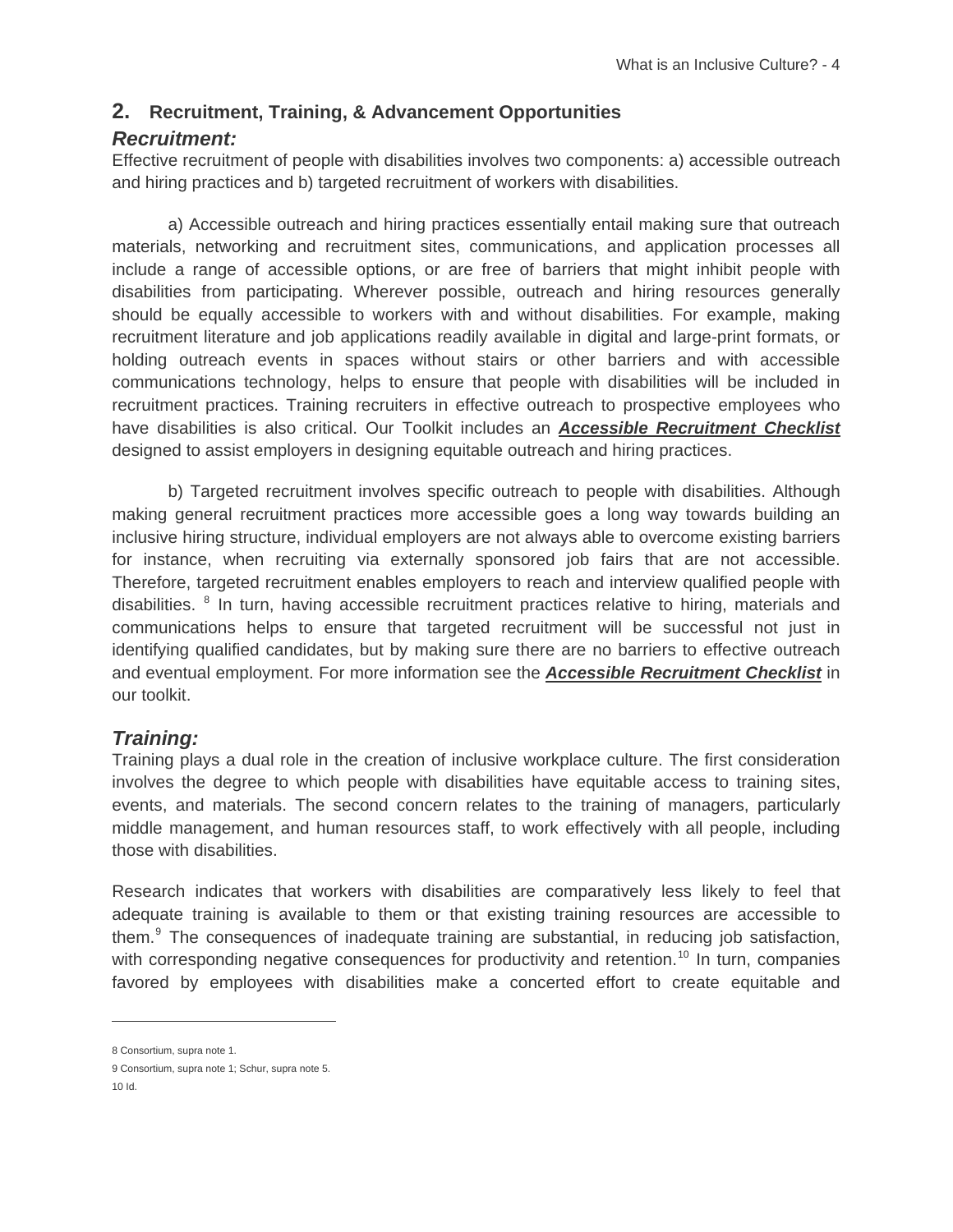accessible training resources.<sup>[11](#page-6-0)</sup> An *[Accessible Training Checklist](http://bbi.syr.edu/projects/Demand_Side_Models/Toolkit.html#atc)* for use in designing training programs and resources is available through our Toolkit.

Many states provide funding incentives to support workforce development. Employers may use these resources generally to develop enhanced training for all employees, and specifically to support the development of accessible programs. Information on Workforce Development Resource is available through our Toolkit.

The training of management staff to work effectively with people with disabilities involves several goals. First, training should focus on reducing paternalistic attitudes towards workers with disabilities.<sup>[12](#page-6-1)</sup> Workers with disabilities are comparatively more likely to be treated as if they are children, or less capable of autonomy, based on supposedly benevolent or protective assumptions.<sup>[13](#page-6-2)</sup> In companies demonstrating inclusive practices, paternalistic treatment is less likely to be reported, with corresponding positive impact for job satisfaction.<sup>[14](#page-6-3)</sup> For more information on the role management can play in promoting positive workplace cultures, see our research brief: *[Inclusive Policies & Practices: What Do We Know?](http://bbi.syr.edu/projects/Demand_Side_Models/Toolkit.html#ip)*

#### *Advancement:*

Research demonstrates that in order to have equitable opportunities for promotion and professional development, like most employees, workers with disabilities typically require access to mentoring. As with recruitment, mentoring and coaching involves a dual dynamic in which: a) existing mentoring programs are advertised, implemented and maintained with attention to inclusion of workers with disabilities, and b) targeted mentoring and coaching programs specifically assist employees with disabilities.

Targeted career advancement policies geared towards employees with disabilities are another benchmark of an inclusive workplace culture.<sup>[15](#page-6-4)</sup> These may include the creation of explicit disability affirmative action policies related to promotion, targeted professional networking opportunities, and the establishment of disability affinity networks and related supports to encourage full integration into the workplace culture.

#### **3. Workplace Accommodations and Accessibility: Policy & Practice**

Policy plays a critical role in generating meaningful inclusion of people with disabilities. In addition to recruitment, training and advancement, workplace policies need to carefully plan for the provision of reasonable accommodations.

When assessing the effectiveness of existing accommodations policies, employee experiences can be described based on two measures of equity. The first indicator of an inclusive workplace culture involves the perception of "procedural justice", meaning that employees with disabilities

j

<span id="page-6-0"></span><sup>11</sup> Id.

<span id="page-6-1"></span><sup>12</sup> Id.

<span id="page-6-2"></span><sup>13</sup> Peter Blanck & M. Marti, Attitudes, Behavior, and the Employment Provisions of the Americans with Disabilities Act, 42 Villanova L. Rev. 345 (1997).

<span id="page-6-3"></span><sup>14</sup> Consortium, supra note 1.

<span id="page-6-4"></span><sup>15</sup> Consortium, supra note 1.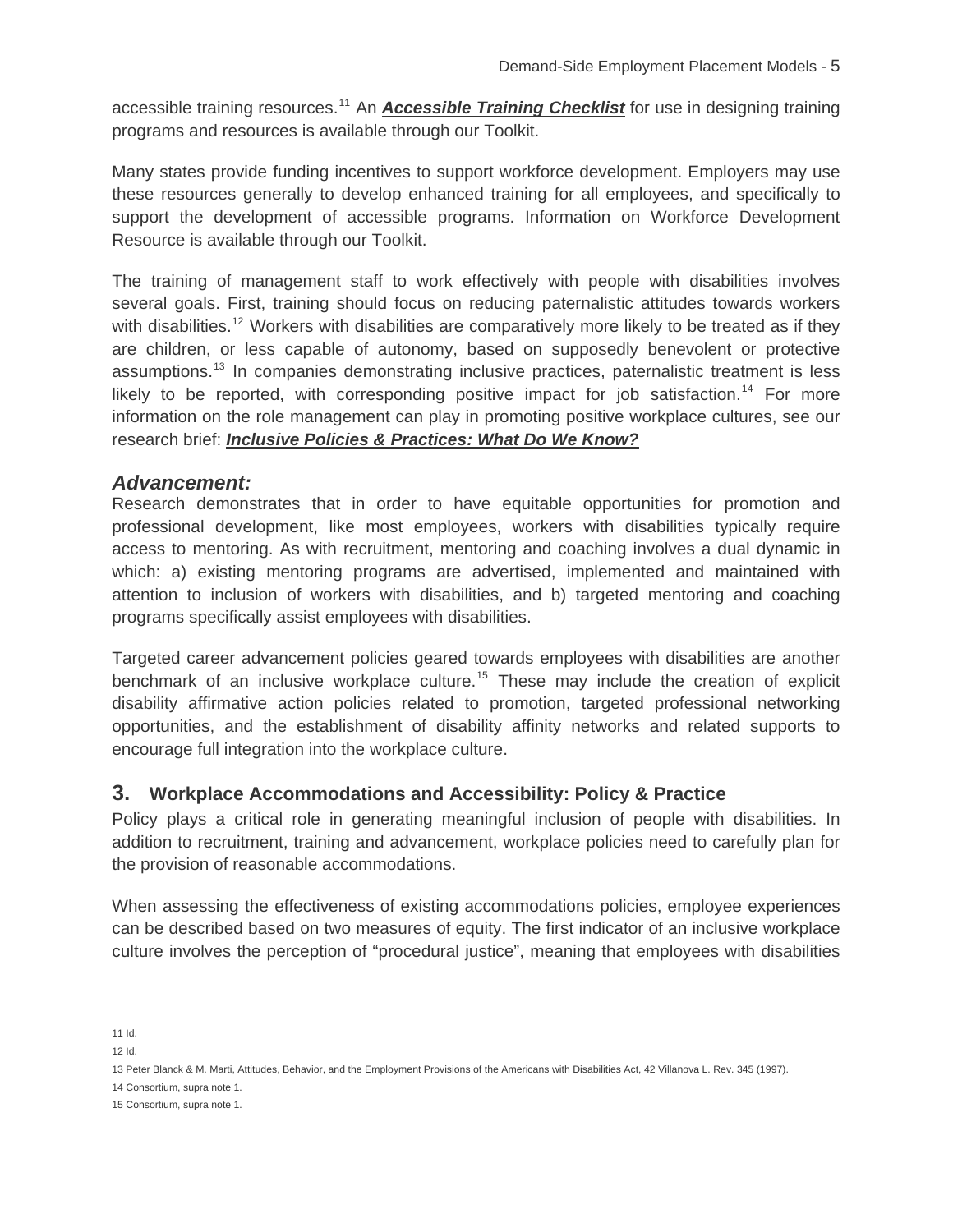perceive the accommodations policy as fair, accessible and functional.<sup>[16](#page-7-0)</sup> The practice of negotiating and providing accommodations constitutes an additional opportunity for generating an experience of "interactional justice".<sup>[17](#page-7-1)</sup> Interactional justice refers to the experience of feeling that the managers or colleagues with whom one is interacting are behaving fairly, reasonably and respectfully.<sup>[18](#page-7-2)</sup>

#### **Experiential and Bottom Line Outcomes: The Benefits of an Inclusive Workplace Culture**

Inclusive cultures are specifically beneficial for employees with disabilities, but also have positive results for all employees, as they include a number of elements of a healthy work environment.<sup>[19](#page-7-3)</sup> Specific positive outcomes<sup>[20](#page-7-4)</sup> include:

- Reduced expenses corresponding to reduced employee turn-over
- Increased worker commitment to and identification with organizational success
- Improved employee health and well-being
- Improved productivity
- Increased employee investment in work performance
- Reduced perception of discrimination and inequity
- Improved cooperation and collaboration between co-workers, and between employees and management $^{21}$  $^{21}$  $^{21}$

In addition, studies indicate that many consumers (87% in a national survey)<sup>[22](#page-7-6)</sup> prefer to work with or spend money in businesses that include emplovees with disabilities. Therefore. employers who commit to an inclusive workplace benefit both in terms of workplace functioning and productivity, and often also in terms of marketplace and public appeal. In sum, the development of an inclusive workplace culture represents a win-win scenario, for workers with and without disabilities, and for employers.

More tools and resources related to developing a positive and disability-inclusive working environment are available through our Toolkit at the *[Demand-Side Employment Placement](http://bbi.syr.edu/projects/Demand_Side_Models/index.html)  [Models project website.](http://bbi.syr.edu/projects/Demand_Side_Models/index.html)*

#### YOUR FEEDBACK IS IMPORTANT TO US!

You are invited to participate in a research study examining the benefits and impact for employers of the Employer Demand briefs and toolkit resources. [Learn more about the survey.](http://bbi.syr.edu/projects/corpculture/survey.htm)

-

- <span id="page-7-2"></span><span id="page-7-1"></span>18 Id.
- 19 Id.
- <span id="page-7-4"></span><span id="page-7-3"></span>20 Id.
- <span id="page-7-5"></span>21 Id.

<span id="page-7-6"></span>22 Gary N. Siperstein et al, A National Survey of Consumer Attitudes Towards Companies that Hire People with Disabilities, 22 J. of Vocational Rehab. (2005)

<span id="page-7-0"></span><sup>16</sup> Id.

<sup>17</sup> Id.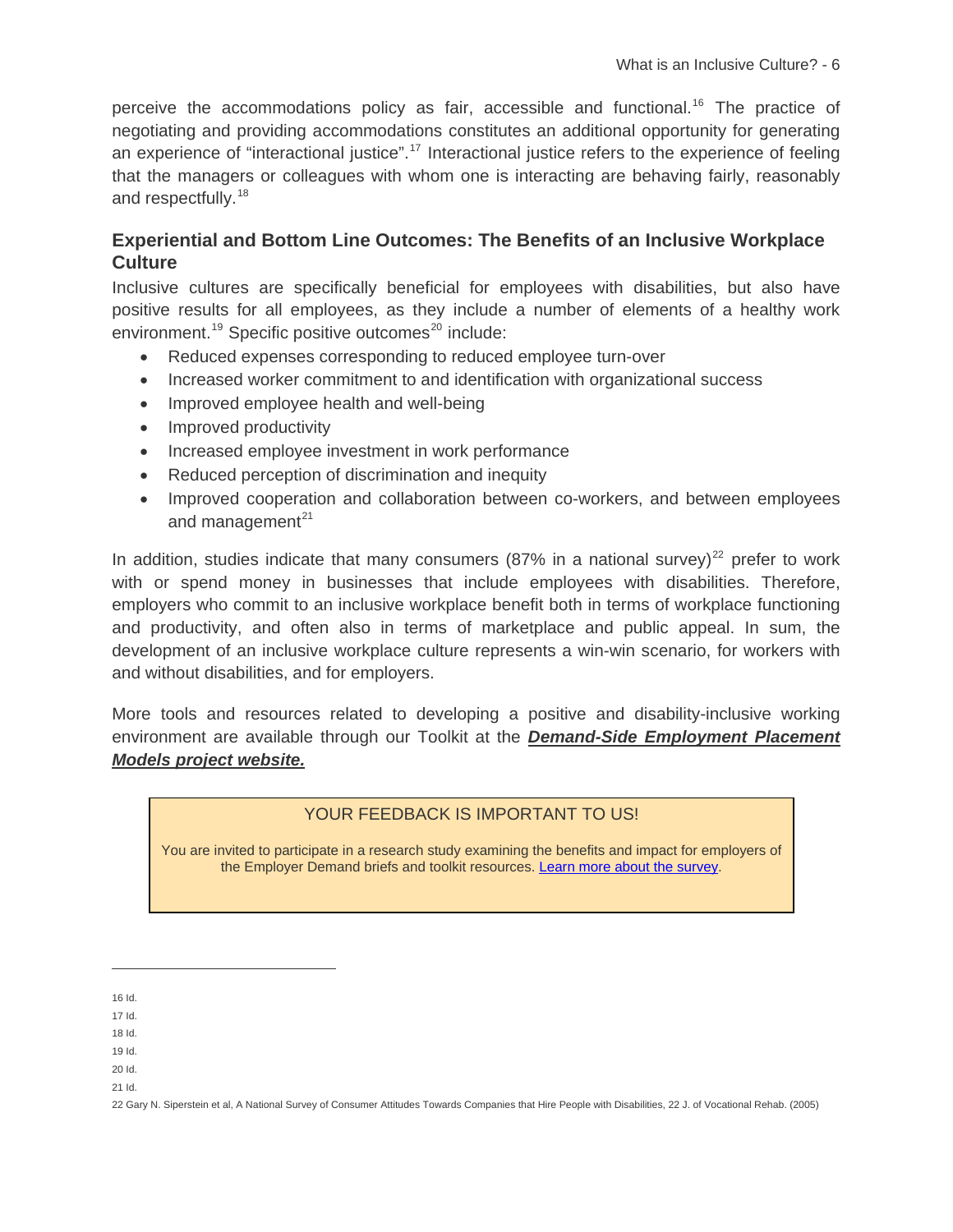## **Project Partners**



The Demand-Side Employment Placement Models project is a comprehensive research and dissemination grant from the U.S. Department of Education, National Institute on Disability and Rehabilitation Research (NIDRR), Grant No. H133A060033. Led by the Burton Blatt Institute at Syracuse University, the project is generating a better understand of market-driven workforce trends, and informing employment practices and policies to prepare individuals with disabilities for the changing needs and requirements of the present and future workforce.